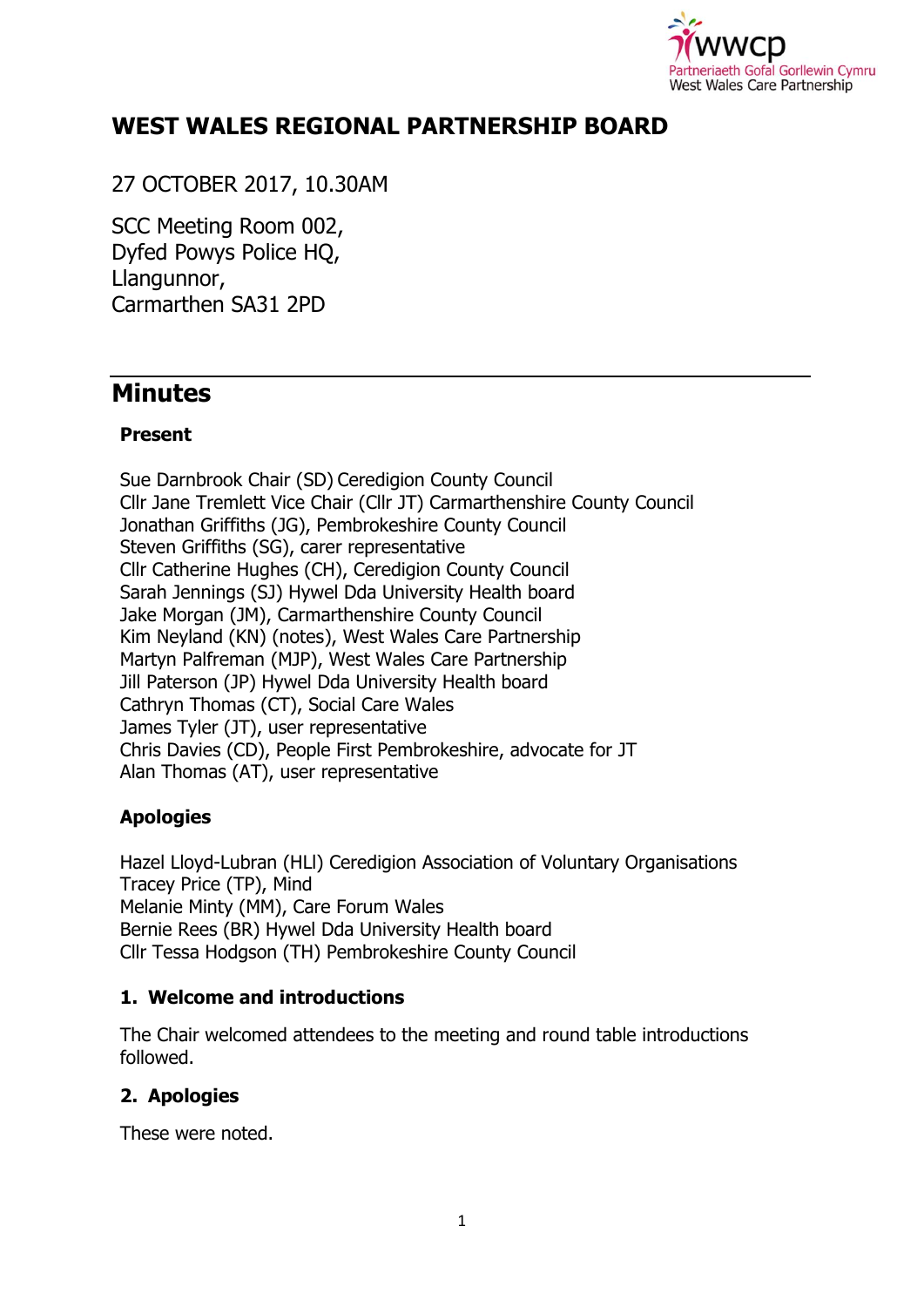## **3. Minutes of previous meeting held on 28 July 2017 and Matters Arising**

The minutes were approved.

Matters Arising:

Item 3 – Citizens' Panel:

 MJP advised of a decision by the Integrated Commissioning and Preventions Board to secure part-time capacity from Pembrokeshire County Council to establish arrangements by March 2018, in line with principles agreed previously by the RPB.

Item 4 – Revised Terms of Reference:

- It was agreed that representatives of the ARCH programme, Mid Wales Healthcare Joint Committee and the three PSBs would be invited to present to the Board at future meetings. It was suggested that key partners could be invited to a single 'collaboration' session of the RPB.
- The RPB was advised that agendas and minutes of meetings were now publicly available via the WWCP website.

Item 6 – Regional Priorities Update:

- The RPB was asked to note that James Tyler and Angela Edwards were user representatives.
- MJP advised that a further Ministerial meeting with RPB Chairs had yet to be arranged, but that concerns regarding pressures placed on user representatives on Boards would be raised at the next meeting.
- It was agreed that carers would be a cross-cutting priority for the RPB, with Hywel Dda UHB as pace setter and SJ as strategic lead.

Item 9 – ICF Capital:

- The RPB was advised that all Capital bids for 2017-18 had now been approved by Welsh Government. A full report on the 2017-18 programme would be provided at the next meeting.
- The RPB was further advised that current membership of the Integrated Autism Service (IAS) Strategy Group included statutory partners only; however, the Group was linking with third sector partners and carers through local planning groups in each area.

Item 12 – Collaboration with Fire and Rescue Authorities:

 MJP advised that he had responded to the communication from the Cabinet Secretaries for Communities and health, Wellbeing and Sport indicating the RPB's agreement to closer joint working on the prevention agenda. The response had been acknowledged and a national steering group would be established in due course.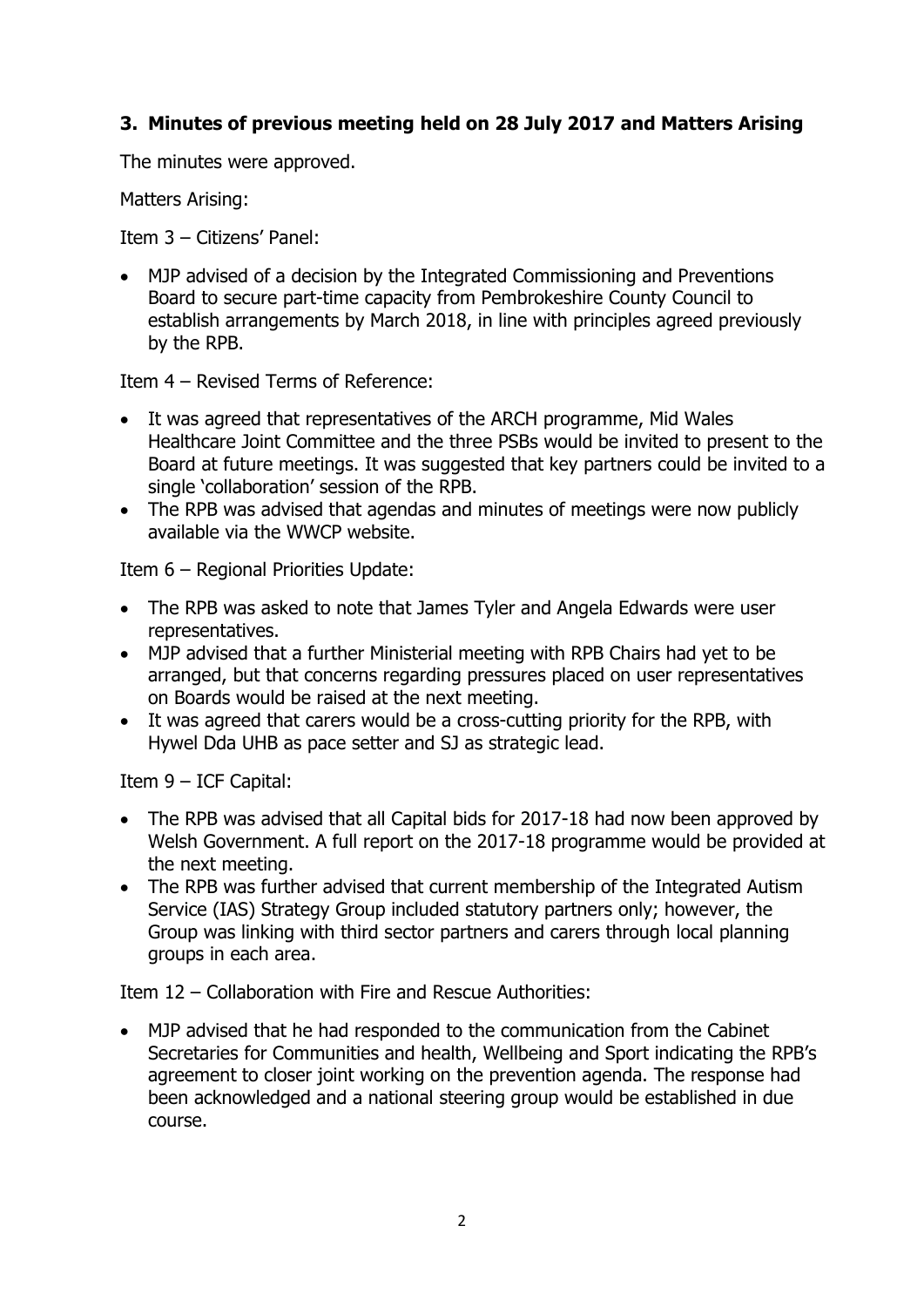It was agreed that in future, papers would be circulated 7 working days prior to each meeting. **ACTION: MJP**

It was further agreed that in future the abbreviation for Councillor Jane Tremlett would be Cllr JT, to avoid potential confusion with James Tyler. **ACTION: KN**

## **4. Board membership**

The RPB was advised that, further to an invitation from SD to the Chair of Hywel Dda UHB to review NHS representation on the Board, SJ had been confirmed as an additional Director representative. It had been requested that the Directors of Transformation, Planning, Performance and Commissioning and Public Health could be in attendance for relevant items at future meetings. This was agreed.

It was confirmed that JT, AT and SG had agreed to remain as user and carer representatives for a further 12 month term. SD thanked them for the contribution made so far to the business of the RPB.

MJP advised that regrettably, TP had tendered her resignation from the RPB due to other work pressures. Her significant contribution to the Board's work was noted. It was agreed that recruitment to the national third sector position should be commenced as soon as practicable. **ACTION: MJP**

#### **5. West Wales Area Plan**

The RPB noted the process being undertaken to produce the Area Plan, to meet requirements under Section 14A of the Social Services and Wellbeing (Wales) Act and the proposed timetable to publication on 1 April 2018.

The draft Area Plan was noted, with the following specific observations:

- Timeframes for individual actions should specify in which year activity would start and finish
- Delineation of responsibilities between the RPB and the regional children's safeguarding board (CYSUR) would be important to avoid duplication and/ or confusion over respective accountabilities
- An outcomes-based, integrated performance framework would be needed to assist the RPB in monitoring progress and impact/ This needed to include robust user and carer feedback
- The development of a regional Dementia Strategy was welcomed as a means of improving diagnosis and care and support
- The development of the rare Diseases Strategy should be included within neurological services

It was further agreed that conversations with children's services representatives should be prioritised to review and finalise actions under that section of the Plan. Appropriate health representatives would be confirmed. **ACTION: SJ/MJP**

## **6. Review of Regional Governance**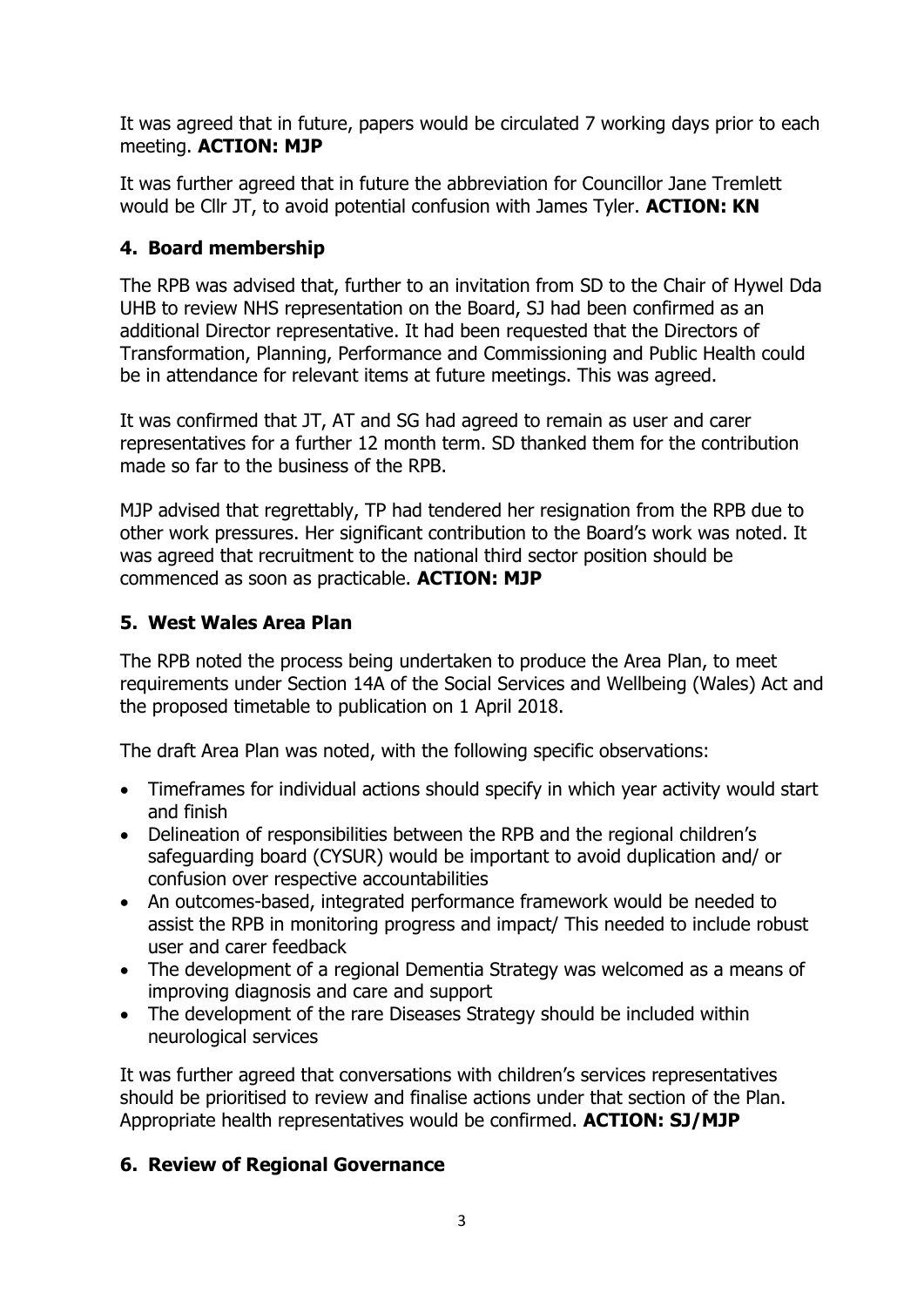MJP outlined proposals for a review of regional governance to strengthen integrated planning and delivery across the region, as discussed in previous meetings of the RPB. It was noted that a working group had been established to take this work forward, with the aim of having arrangements in place by April 2018.

The proposals were welcomed, with members welcoming the opportunity to formalise integrated arrangements, while stressing the need for (1) meaningful input into the review process, (2) clarification of the RPB's role in the revised structures and (3) clarity over the level and nature of delegation to any future Joint Committee.

## **7. Integrated Commissioning and Preventions: Programme Overview**

JG presented on the regional programme which brought together the strategic priorities in relation to integrated commissioning and IAA/ prevention. It was noted that Angela Phillips had commenced in post as Regional Programme Manager and that a comprehensive programme plan had been approved by the Integrated Commissioning and Preventions Board. During discussion, the following observations were made:

- Linking Dewis, Infoengine and 111 would be crucial in ensuring the provision of responsive, high quality IAA across the region
- Regional standards will need to align with national standards being developed by Social Care Wales
- User and carer engagement in the development of a strategy for Technology Enabled Care (TEC) would be vital
- Technology-based solutions would need to take into account variable digital coverage across the region

## **8. Regional Workforce Strategy**

SD provided an overview of the proposed Regional Workforce Strategy, priorities for which had been identified through an engagement process facilitated by the Institute for Public Care. Initial priorities had been identified as follows:

- Establishment of a regional baseline statement for workforce, drawing together a range of available data and providing a basis for future planning
- Development and delivery of workforce development programmes in key areas to support integrated working (for example, domiciliary care and mental health)
- Consideration of a regionalised workforce function, within the context of the regionalisation of the Social Care Workforce Development Programme (SCWDP) from 2018-19

The proposed approach was welcomed. CT emphasised the need to link regional strategies the planned national strategy being taken forward by Social Care Wales.

## **9. Regional Priorities Update**

Highlight reports on progress of delivery against the strategic priorities were noted.